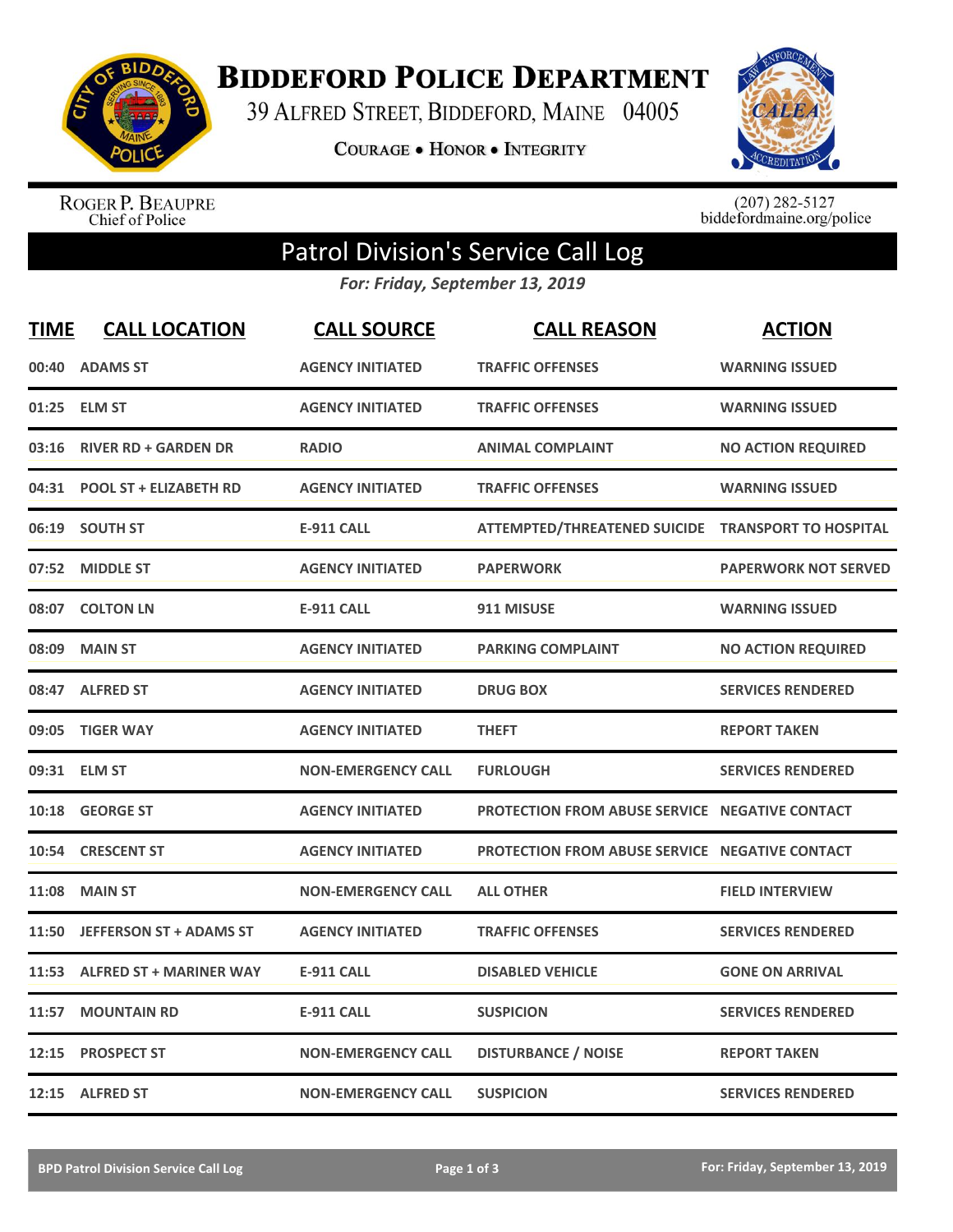| <b>TIME</b> | <b>CALL LOCATION</b>                                                                                    | <b>CALL SOURCE</b>        | <b>CALL REASON</b>                                     | <b>ACTION</b>               |  |
|-------------|---------------------------------------------------------------------------------------------------------|---------------------------|--------------------------------------------------------|-----------------------------|--|
|             | 12:20 JEFFERSON ST                                                                                      | <b>NON-EMERGENCY CALL</b> | <b>DISTURBANCE / NOISE</b>                             | <b>GONE ON ARRIVAL</b>      |  |
| 12:22       | <b>MARINER WAY</b>                                                                                      | <b>NON-EMERGENCY CALL</b> | <b>ANIMAL COMPLAINT</b>                                | <b>SERVICES RENDERED</b>    |  |
|             | 12:23 CLEAVES ST                                                                                        | <b>E-911 CALL</b>         | <b>DOMESTIC COMPLAINTS</b>                             | <b>REPORT TAKEN</b>         |  |
|             | 12:52 ALFRED ST                                                                                         | <b>NON-EMERGENCY CALL</b> | <b>COURT ORDERED CHECK IN</b>                          | <b>SERVICES RENDERED</b>    |  |
|             | 13:15 MAPLEWOOD AVE                                                                                     | <b>NON-EMERGENCY CALL</b> | <b>ALL OTHER</b>                                       | <b>SERVICES RENDERED</b>    |  |
| 14:11       | <b>MIDDLE ST</b>                                                                                        | <b>AGENCY INITIATED</b>   | <b>PAPERWORK</b>                                       | <b>PAPERWORK NOT SERVED</b> |  |
|             | 14:18 ALFRED ST                                                                                         | <b>NON-EMERGENCY CALL</b> | <b>ANIMAL COMPLAINT</b>                                | <b>SERVICES RENDERED</b>    |  |
| 14:19       | <b>HILLS BEACH RD</b>                                                                                   | <b>NON-EMERGENCY CALL</b> | <b>ANIMAL COMPLAINT</b>                                | <b>SERVICES RENDERED</b>    |  |
| 14:24       | <b>POOL ST + PARENT AVE</b>                                                                             | <b>AGENCY INITIATED</b>   | <b>TRAFFIC OFFENSES</b>                                | <b>VSAC ISSUED</b>          |  |
|             | 14:35 POOL ST                                                                                           | <b>WALK-IN AT STATION</b> | <b>THEFT</b>                                           | <b>REPORT TAKEN</b>         |  |
|             | 14:46 ALFRED ST                                                                                         | <b>NON-EMERGENCY CALL</b> | <b>TRAFFIC COMPLAINT</b>                               | <b>SERVICES RENDERED</b>    |  |
|             | 14:49 CHAPEL ST                                                                                         | <b>AGENCY INITIATED</b>   | <b>PRO-ACTIVE DV RESPONSE TEAM</b>                     | <b>NO VIOLATION</b>         |  |
|             | 14:56 ALFRED ST                                                                                         | <b>WALK-IN AT STATION</b> | <b>PAPERWORK</b>                                       | <b>PAPERWORK SERVED</b>     |  |
|             | 14:58 HILL ST                                                                                           | <b>AGENCY INITIATED</b>   | <b>PRO-ACTIVE DV RESPONSE TEAM</b>                     | <b>NEGATIVE CONTACT</b>     |  |
| 15:04       | <b>BRIARWOOD DR</b>                                                                                     | <b>AGENCY INITIATED</b>   | <b>PRO-ACTIVE DV RESPONSE TEAM</b>                     | <b>NO VIOLATION</b>         |  |
|             | 15:11 ANDREWS RD                                                                                        | E-911 CALL                | 911 MISUSE                                             | <b>NO ACTION REQUIRED</b>   |  |
|             | 15:18 LEVI LN                                                                                           | <b>AGENCY INITIATED</b>   | <b>ANIMAL COMPLAINT</b>                                | <b>REPORT TAKEN</b>         |  |
|             | 15:18 ST MARYS ST                                                                                       | <b>NON-EMERGENCY CALL</b> | <b>VIOL OF BAIL CONDITIONS</b>                         | <b>SERVICES RENDERED</b>    |  |
|             | 15:20 FOSS ST                                                                                           | <b>AGENCY INITIATED</b>   | <b>PRO-ACTIVE DV RESPONSE TEAM</b>                     | <b>NO VIOLATION</b>         |  |
|             | 15:21 ALFRED ST                                                                                         | <b>WALK-IN AT STATION</b> | <b>ARTICLES LOST/FOUND</b>                             | <b>REPORT TAKEN</b>         |  |
|             | 15:25 SOUTH ST                                                                                          | <b>AGENCY INITIATED</b>   | <b>PRO-ACTIVE DV RESPONSE TEAM</b>                     | <b>NO VIOLATION</b>         |  |
|             | 15:26 ADAMS ST                                                                                          |                           | NON-EMERGENCY CALL WARRANT ARREST                      | <b>ARREST(S) MADE</b>       |  |
|             | OFFENDER: TRISHA CHRISTINE NADEAU  AGE: 40  RESIDENT OF: BIDDEFORD, ME<br><b>CHARGE: WARRANT ARREST</b> |                           |                                                        |                             |  |
|             | 16:29    FOSS ST                                                                                        | <b>E-911 CALL</b>         | 911 MISUSE                                             | <b>SERVICES RENDERED</b>    |  |
|             | 16:40 ALFRED ST                                                                                         | <b>WALK-IN AT STATION</b> | <b>PROTECTION FROM ABUSE SERVICE SERVICES RENDERED</b> |                             |  |
|             | 17:04 POOL ST + BRISTOL ST                                                                              | <b>AGENCY INITIATED</b>   | <b>TRAFFIC OFFENSES</b>                                | <b>VSAC ISSUED</b>          |  |